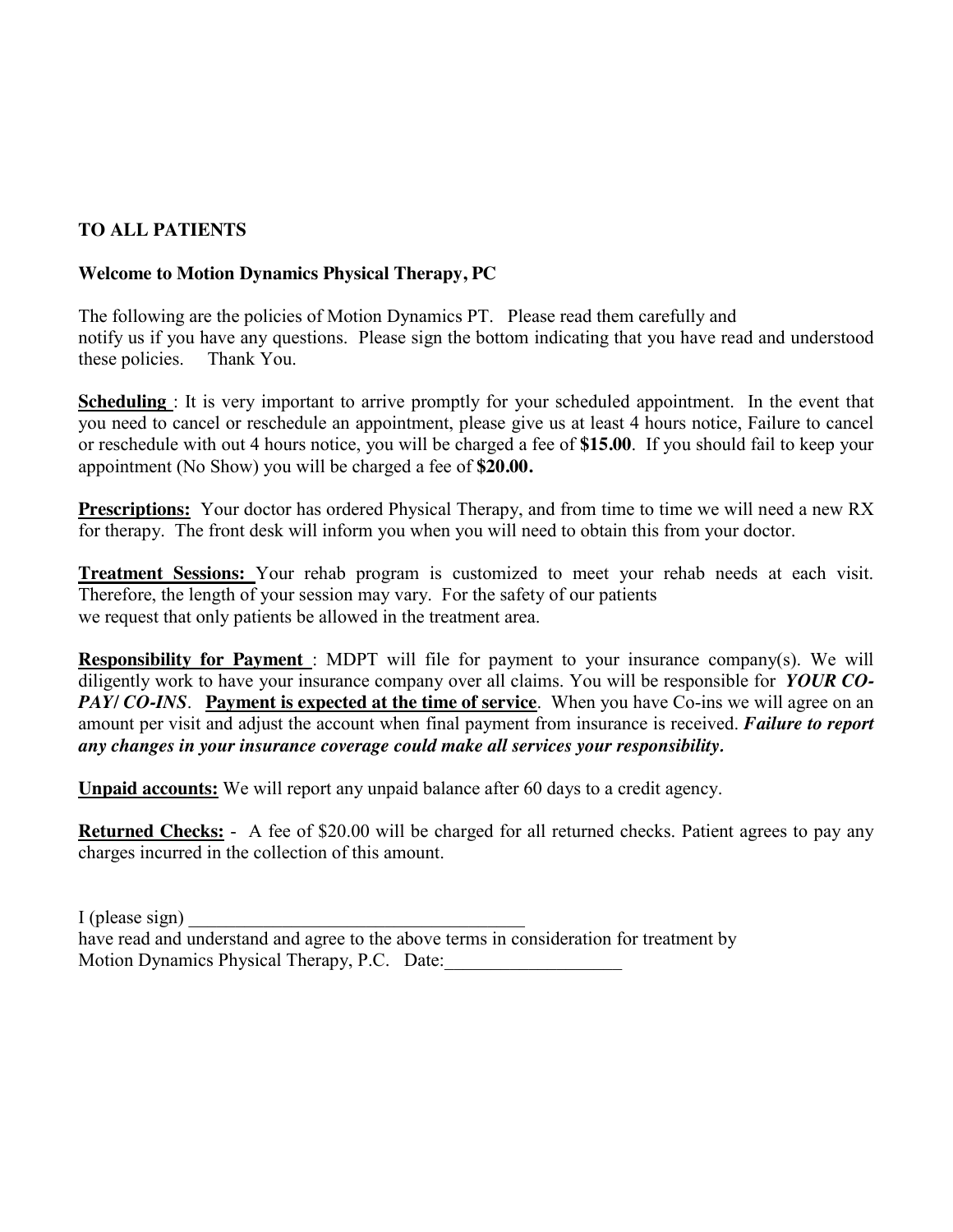#### **Consent for Treatment**

**Authorization** - I hereby authorize the Physical Therapists and Physical Therapist assistants of Motion Dynamics Physical Therapy, P.C. to administer all appropriate treatments allowable under the guise of the New State Physical Therapy practice act and recommended buy my physician(s) for purpose of treatment of my medical condition. \* I acknowledge that no guarantees or assurances have been made to me concerning the results intended from my treatment.

**Medicare Patients** - I authorize any holder of medical or other information about me to release to the Social Security Administration or it's intermediaries or carriers any information needed for this or a related Medicare claim. I permit a copy of this authorization to be used in place of the original, and request payment of medical insurance benefits either to myself or to the party who accepts assignment below.

**Release of information** - I permit Motion Dynamics Physical Therapy, P.C. to disclose all or part of the above patient's medical record to any person, corporation or agency when required for the collection of benefits or payment of Physical Therapy charges.

**Assignment of Benefits** - I assign to Motion Dynamics P.T., P.C. all benefits from any corporation, agencies and person for the services, Additionally, I authorize payments of these benefits directly to Motion Dynamics P.T., P.C. \*\*\*\*\*\*\*\*\*\*\*\*\*\*\*

#### **Patient Consent and Service Form**

I understand that, under the Health Insurance Portability & Accountability Act of 1996 (HIPAA), I have certain rights to privacy regarding my protected health information. I understand that this information can and will be used to:

- Conduct, plan and direct my treatment and follow-up among the multiple healthcare providers who may be involved in that treatment directly and indirectly.
- Obtain payment from third –party payers.
- Conduct normal healthcare operators such as quality assessments and physician certifications.

I have been informed by you of your Notice of Privacy Practices containing a more complete description of the uses and disclosures of my health information. I have been given the right to review such Notice of Privacy prior to signing this consent. I understand that this organization has the right to change is Notice of Privacy Practices from time to time and that I may contact this organization at any time for a current copy of the Notice of Privacy Practices.

I understand that I may request in writing that you restrict how my private information is used or disclosed to carry out treatment, payment or health care operations, I also understand you are not required to agree to my requested restrictions, but if you do agree then you are bound to abide by such restriction.

| 1) In the event we need to contact you may we leave a message at your home Yes $\Box$ No $\Box$ |                    |  |  |  |  |
|-------------------------------------------------------------------------------------------------|--------------------|--|--|--|--|
| 2) Can we leave a message on your answering machine                                             | $Yes \Box No \Box$ |  |  |  |  |
| 3) Please leave the name(s) of the designated persons we can leave a message with.              |                    |  |  |  |  |
|                                                                                                 |                    |  |  |  |  |
|                                                                                                 |                    |  |  |  |  |
|                                                                                                 |                    |  |  |  |  |
|                                                                                                 |                    |  |  |  |  |

| Relationship to Patient | . )ate |  |
|-------------------------|--------|--|
|                         |        |  |

Witness: